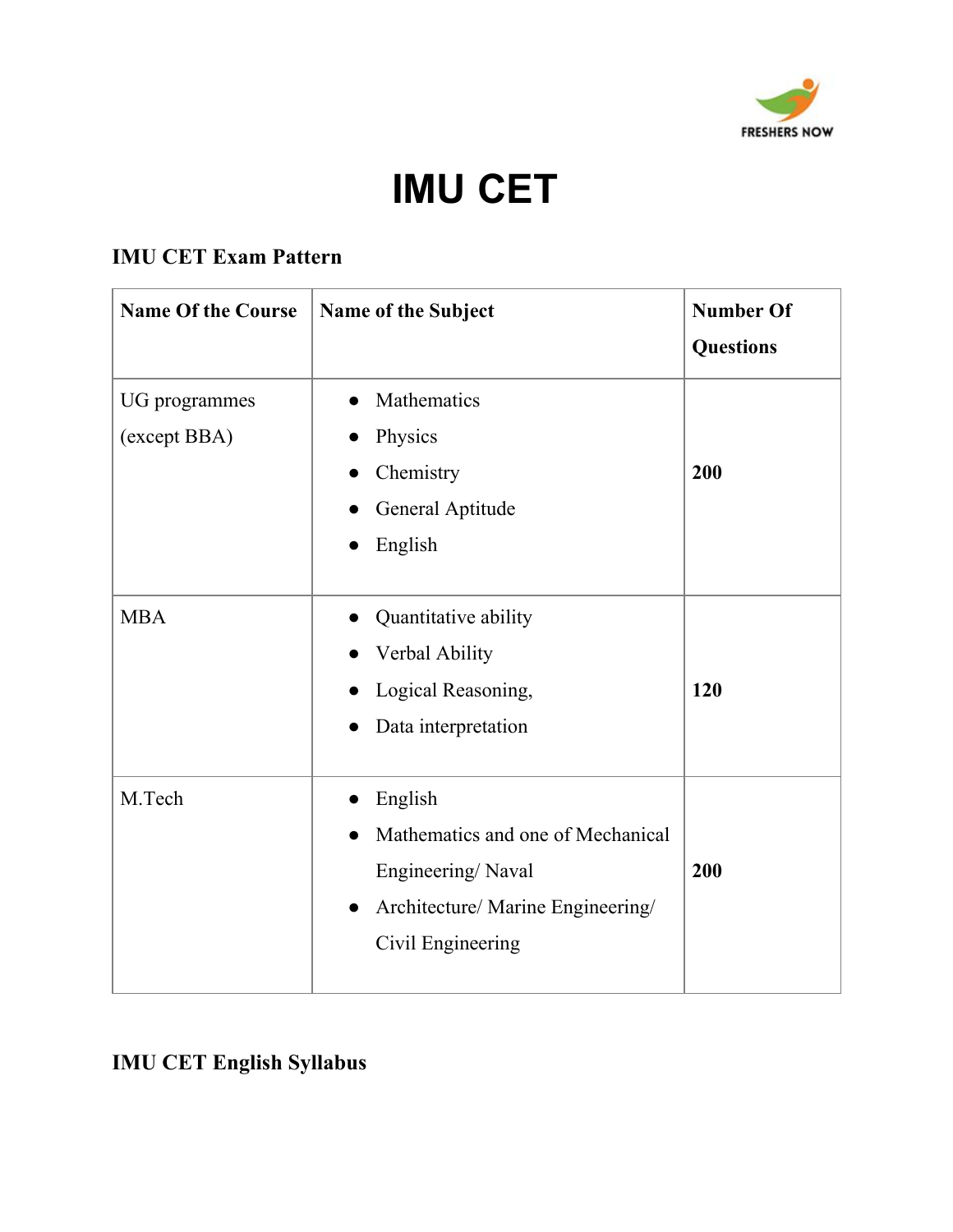

- Synonyms
- Antonyms
- Prepositions
- Sentence Completion
- Active and Passive Voice
- Spelling Test
- Spotting Errors
- Passage Completion
- Substitution
- Sentence Arrangement
- Transformation
- Idioms and Phrases
- Sentence Improvement
- Para Completion
- Joining Sentences
- Error Correction (Underlined Part)
- Error Correction (Phrase in Bold)
- Fill in the blanks

#### **IMU CET General Aptitude Syllabus**

- Time and Distance
- Problems on Trains
- Time and Work Partnership
- Ratio and Proportion
- Boats and Streams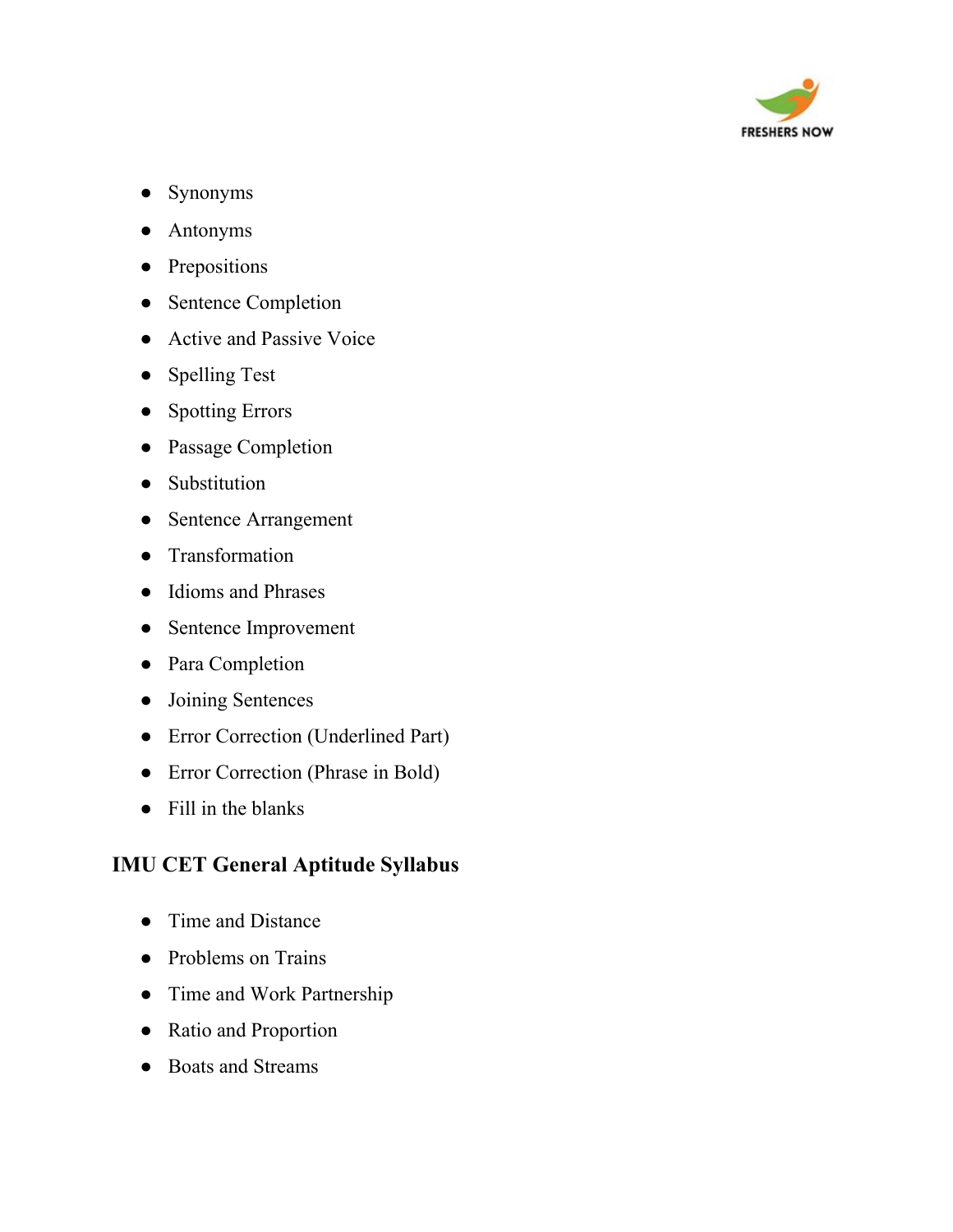

- Simple Interest
- Areas
- Averages
- Problems on L.C.M and H.C.F
- Pipes and Cisterns
- Problems on Numbers
- Compound Interest
- Volumes
- Profit and Loss
- Odd Man Out
- Races and Games
- Numbers and Ages
- Mixtures and Allegations
- <https://www.freshersnow.com/syllabus/>
- Percentages
- Simple Equations
- Quadratic Equations
- Indices and Surds
- Mensuration
- Permutations and Combinations
- Probability
- Simplification and Approximation

#### **IMU CET Chemistry Syllabus**

- Chemical Families Periodic Properties
- Chemical Bonding and Molecular Structure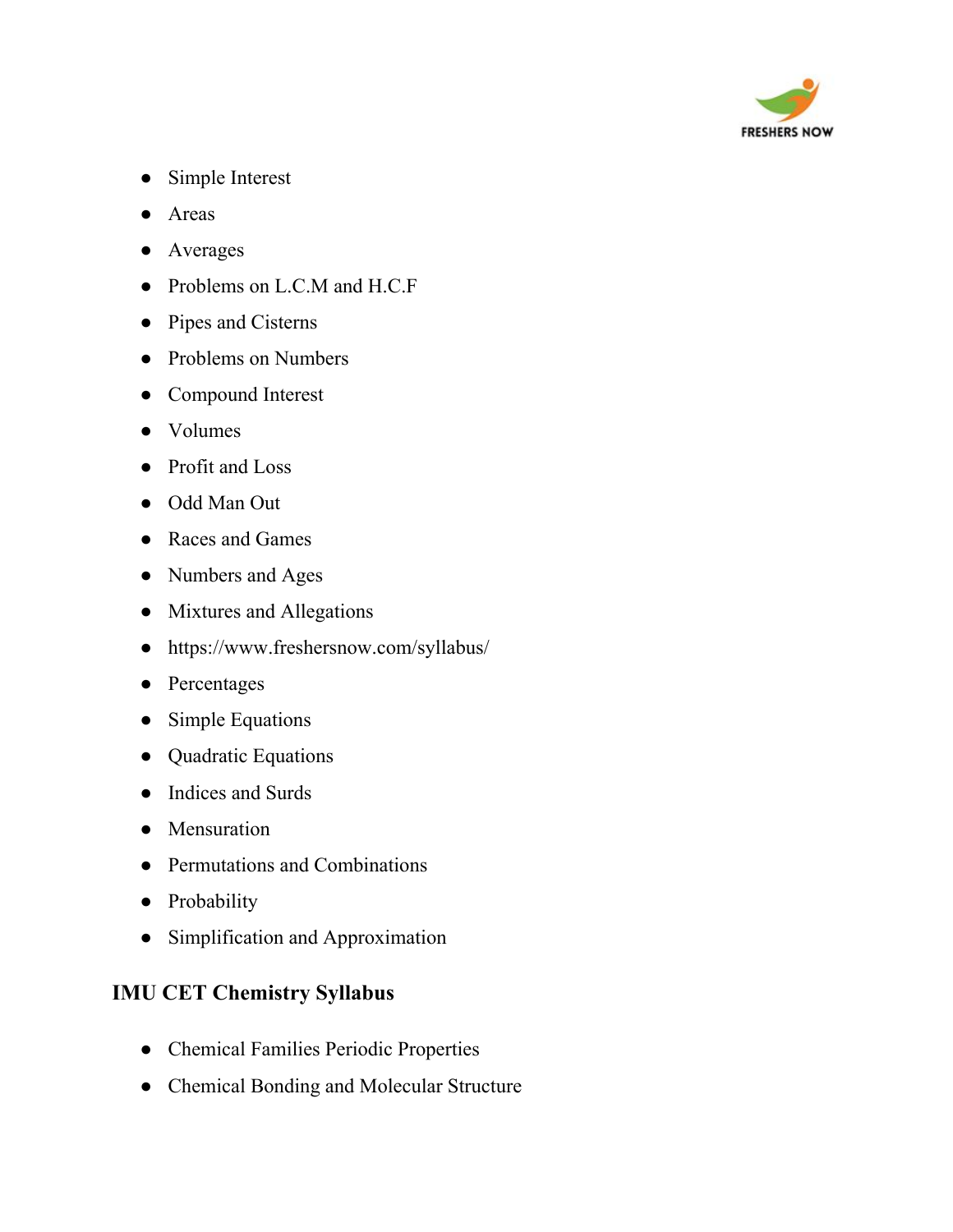

- States of Matter
- Hydrocarbons
- Organic Compound Containing Halogens
- Organic Compounds Containing Oxygen
- Chemistry of Non-Metals  $-1$
- Chemistry of Non-metals-II
- Organic Compounds Containing Nitrogen
- Synthetic and Natural Polymers
- Bio-Molecules and Biological Processes
- Chemistry In Action
- Environmental Chemistry
- Atomic Structure
- Solutions
- Chemical Energetics and Thermodynamics
- Chemical Equilibrium
- Redox Reactions and Electrochemistry
- Chemistry of Lighter Metals
- Heavy Metals
- Chemistry of Representative Elements
- Rates of Chemical Reactions and Chemical Kinetics
- Surface Chemistry
- Transition Metals Including Lanthanides
- Coordination Chemistry and Organo-Metallics
- Nuclear Chemistry
- Purification and Characterisation of Organic Compounds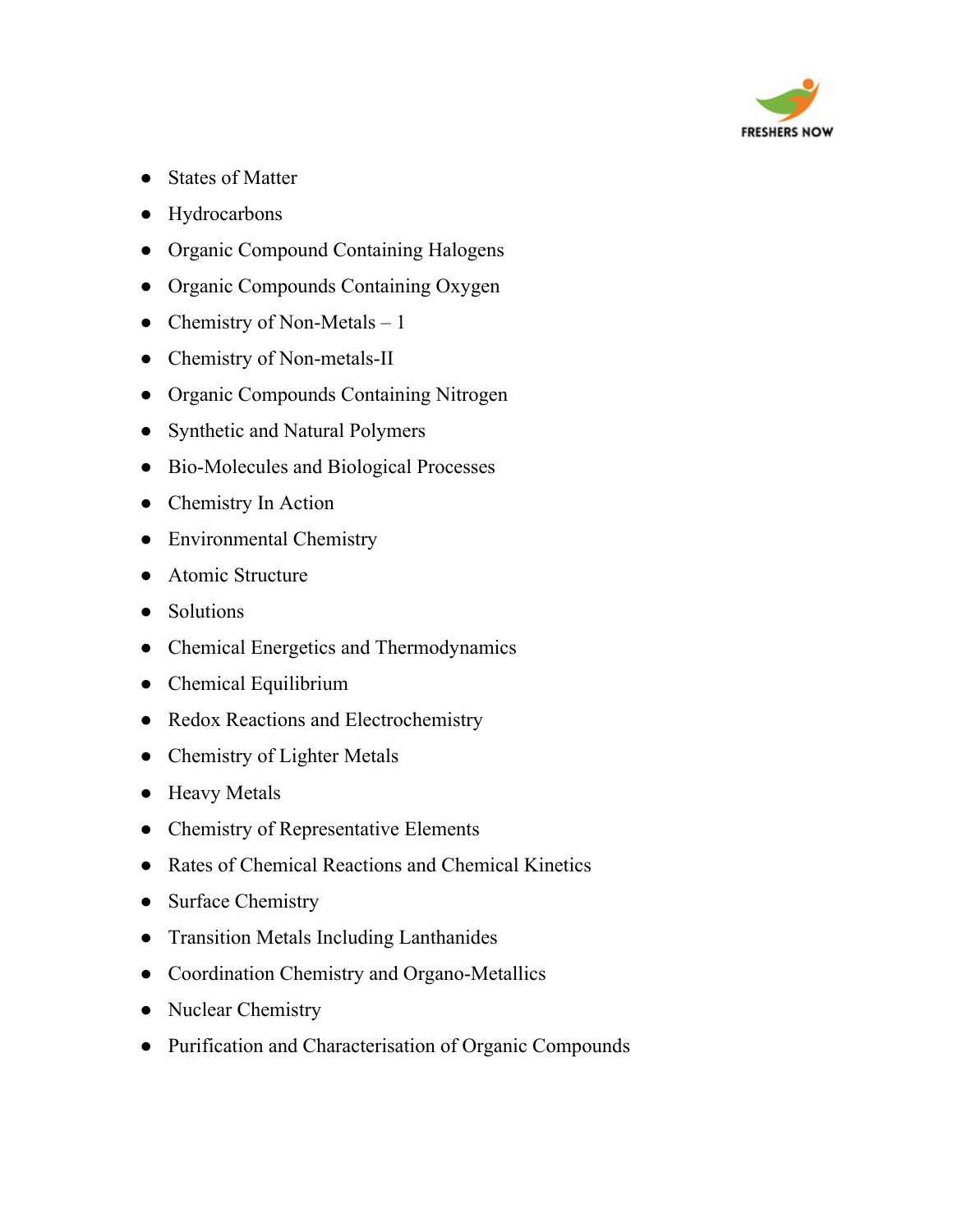

## **IMU CET Physics Syllabus**

- Oscillations
- Waves
- Heat and Thermodynamics
- Transference of Heat
- Electrostatics
- Gravitation
- Solids and Fluids
- Electromagnetic Waves
- Electron and Photons
- Atoms, Molecules, and Nuclei
- Solids and Semi-Conductors Devices
- Current Electricity
- Thermal and Chemical Effects of Currents
- Magnetostatics
- Electromagnetic Induction and Alternating Currents
- Ray Optics
- Wave Optics
- Units and Measurement
- Description of Motion in One Dimension
- Description of Motion in Two and Three Dimensions
- Laws of Motion
- Work, Energy, and Power
- Rotational Motion and Moment of Inertia

### **IMU CET Maths Syllabus**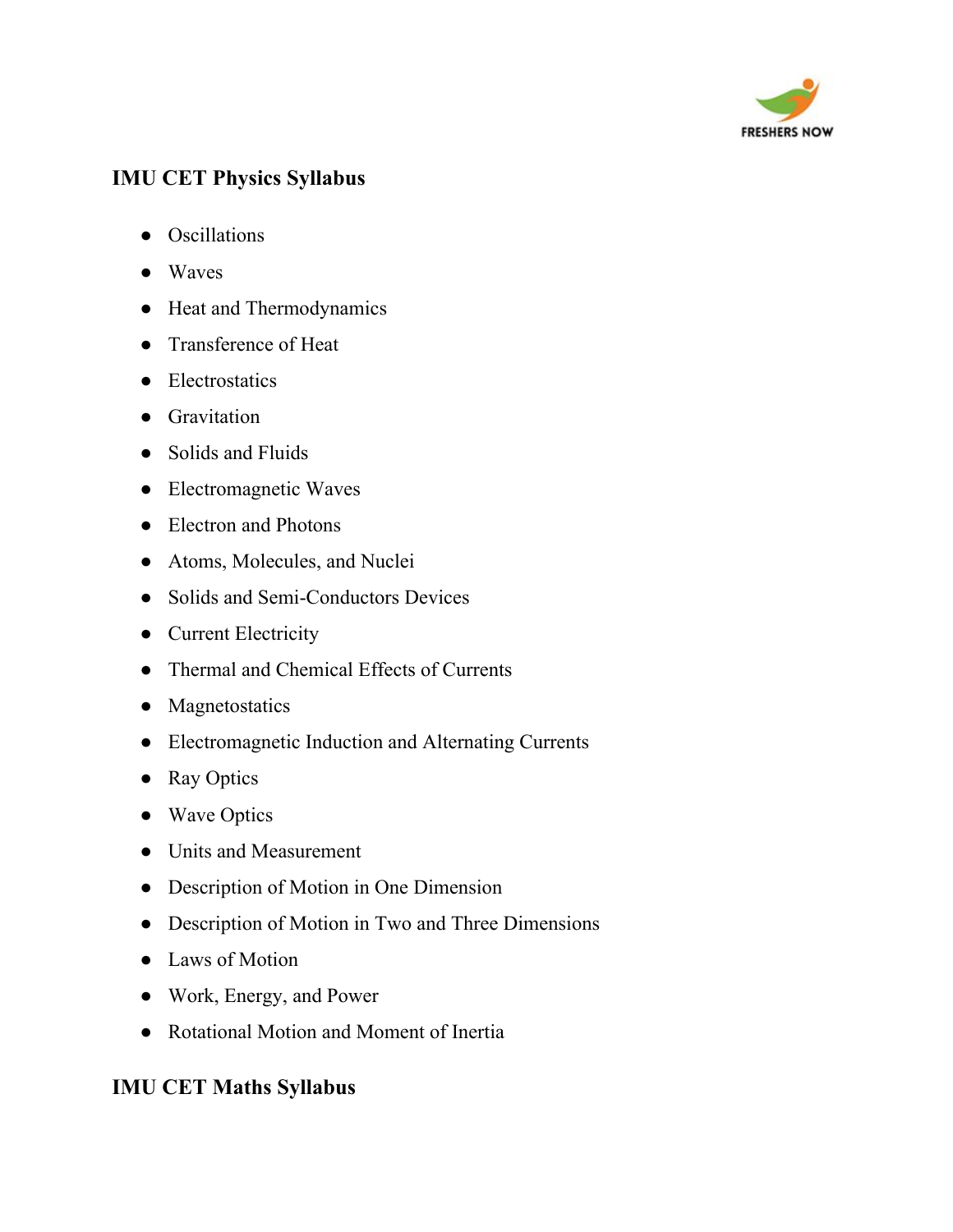

- Sequences and Series
- Differential Calculus
- Integral Calculus
- Differential Equations
- Two-Dimensional Geometry
- Three-Dimensional Geometry
- Vector Algebra
- Permutations and Combinations
- Mathematical Induction and Its Application
- Binomial Theorem and Its Applications
- Trigonometry
- Statics
- Dynamics
- Measures of Central Tendency and Dispersion
- Probability
- Sets, Relations, and Functions
- Complex Numbers
- Matrices and Determinants
- Quadratic Equations

#### **IMU CET Reasoning Syllabus**

- Puzzles
- Verbal Reasoning
- Logical Reasoning
- Data Sufficiency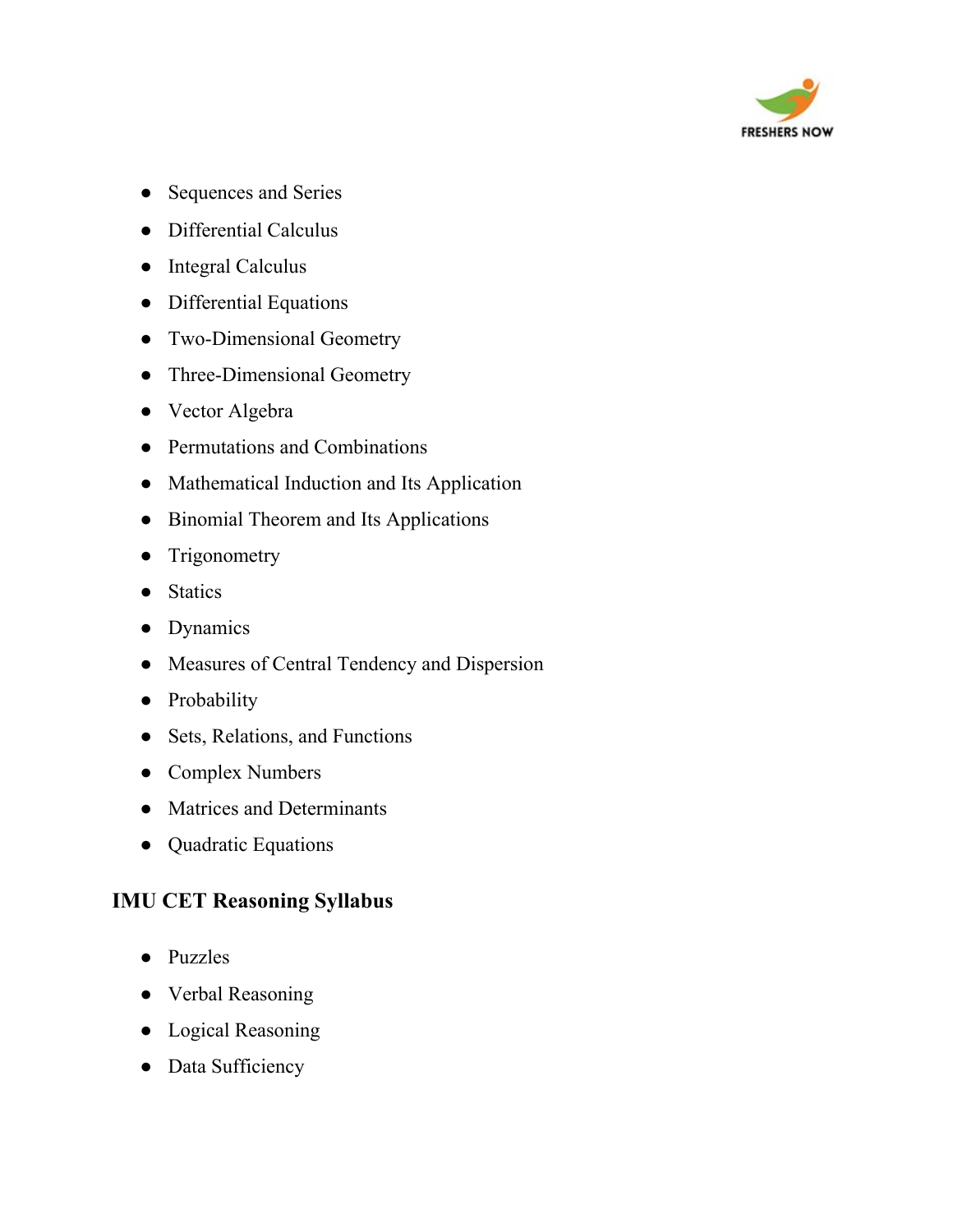

- Non-Verbal Reasoning
- Data Interpretation
- Analytical Reasoning

### **IMU CET Civil Engineering Syllabus**

- Civil Engineering Materials and Construction
- Fluid Mechanics
- Hydrology & Water Resources Engineering
- Reinforced Concrete Structures
- Bridge Engineering
- Concrete Technology
- Estimation, Costing, and Specifications
- Steel Structures
- Construction and Project Management
- PSC Structures
- Environmental Studies
- Environmental Engineering
- Hydraulic Structures
- Soil Mechanics and Foundation Engineering
- Transportation Engineering
- Solid Mechanics, Structural Analysis
- Surveying

### **IMU CET Mechanical Engineering Syllabus**

- Calculus
- Vector Calculus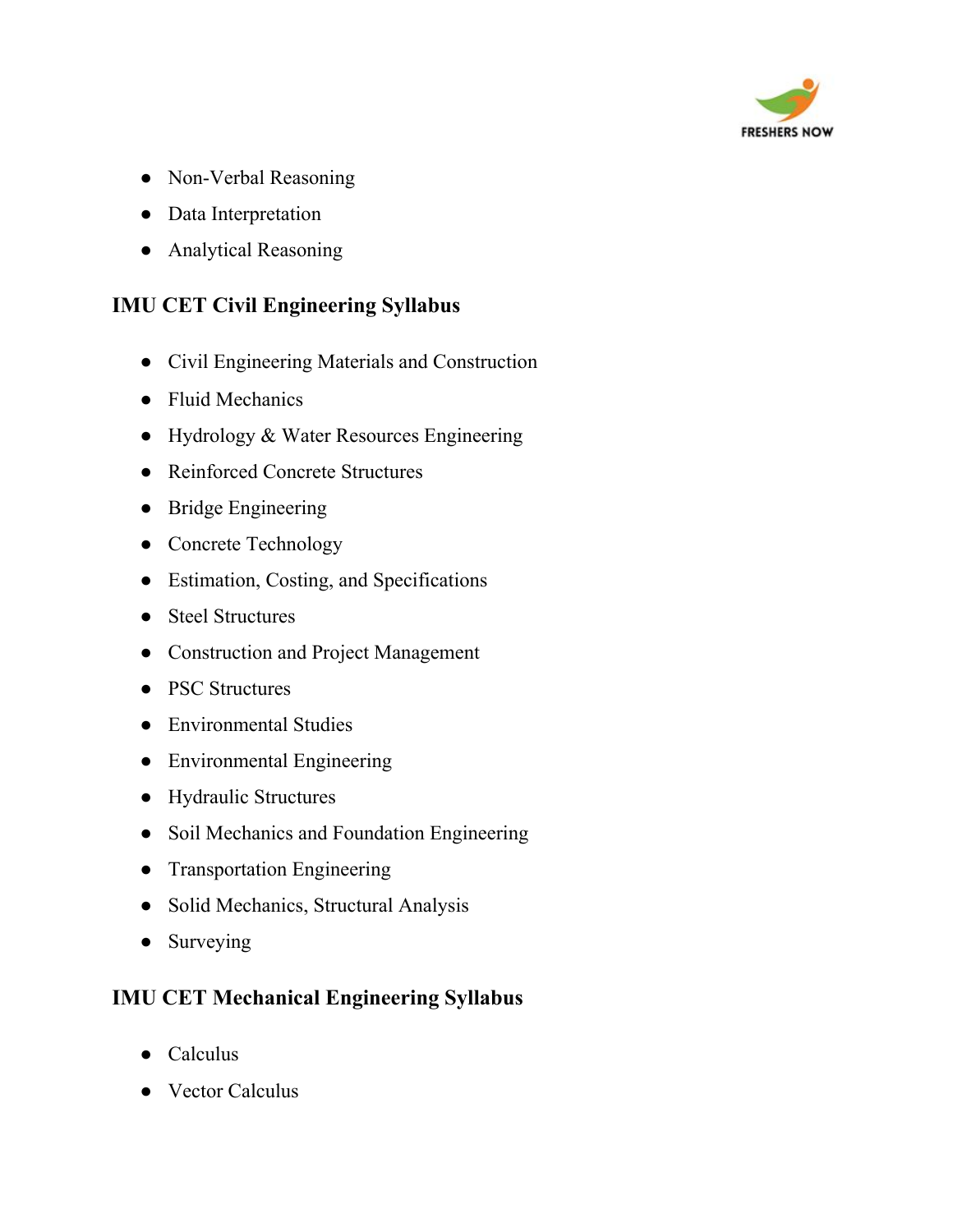

- The Strength of Materials
- Fluid Mechanics
- The design of Machine Elements
- Refrigeration and air-conditioning
- Thermodynamics
- Engineering Materials
- Numerical Methods
- Probability & Statistics
- Differential Equations
- Theory of Machines
- Engineering Mechanics
- Operations
- Tool Engineering
- Operations Research
- Joining Processes
- Turbomachinery
- Forming Processes
- Metal Casting

### **IMU CET Data Interpretation Syllabus**

- Table Chart
- Graphs
- Pie Charts
- Bar Graphs
- Line Graphs
- Caselets